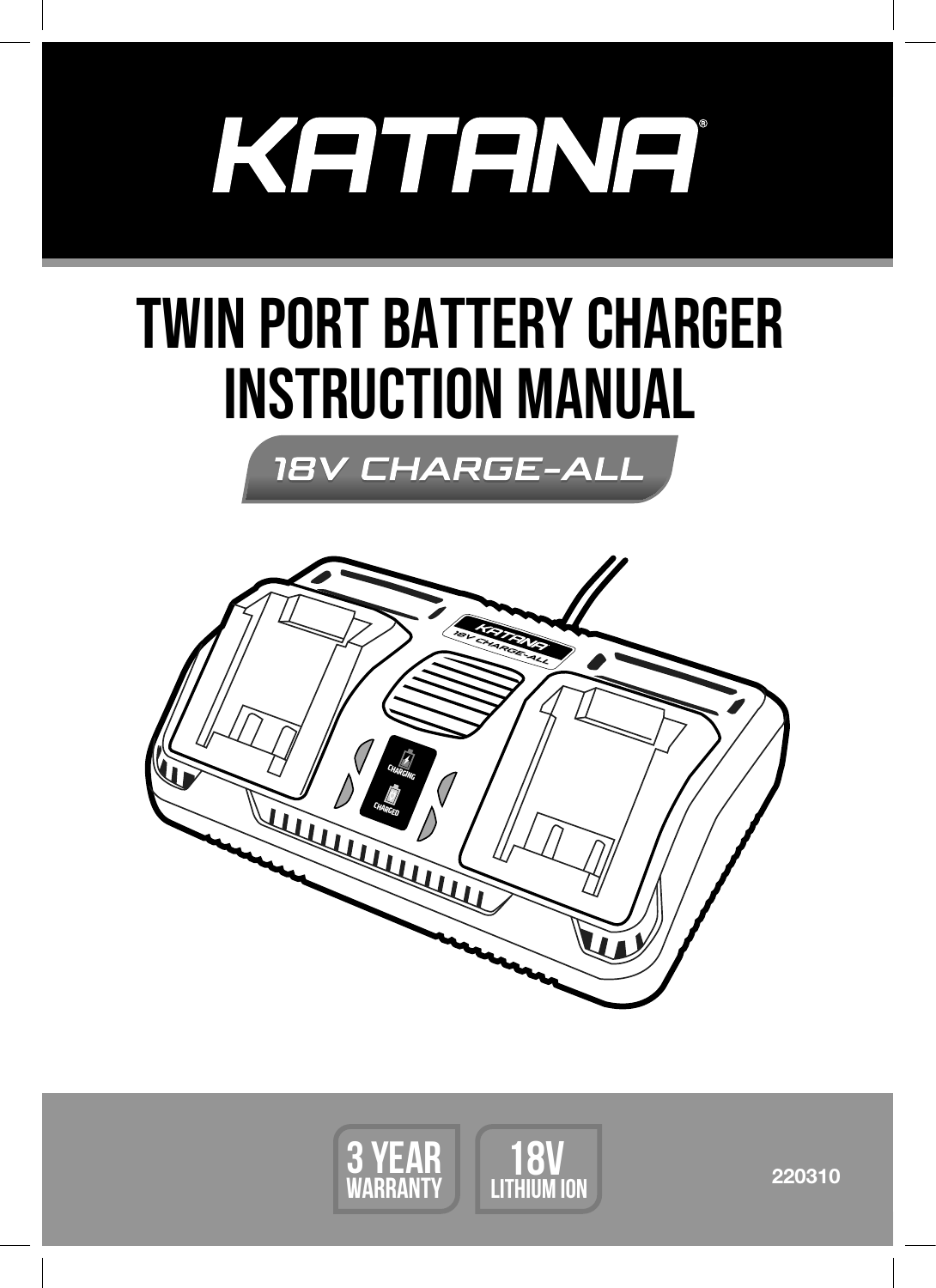## **GENERAL POWER TOOL SAFETY WARNINGS <sup>220310</sup>**



**WARNING Read all safety warnings and all instructions.***Failure to follow the warnings and instructions may result in electric shock,*  fire and/or serious injury. **Save all warnings and instructions**<br>f**or future reference.** The term "power tool" in the warnings refers<br>to your mains-operated (corded) power tool or battery-operated *(cordless) power tool.*

### **1) Work area safety**

- **a) Keep work area clean and well lit**.
- *Cluttered or dark areas invite accidents.* **b) Do not operate power tools in explosive atmospheres, such as in the presence of flammable liquids, gases or dust.** *Power tools create sparks which may ignite the dust or fumes.*
- **c) Keep children and bystanders away while operating a power tool.**
- *Distractions can cause you to lose control.*

- 
- 2) Electrical safety<br>
and Department of the outlet. Never modify the plug in any<br>
any Do not use any adapter plug with earthed (grounded) power tools.<br>
Unmodified plugs and matching outlets will reduce risk of electric sh *shock if your body is earthed or grounded.*
- **c) Do not expose power tools to rain or wet conditions.** *Water entering a power tool will increase the risk of electric shock.*
- **d) Do not abuse the cord. Never use the cord for carrying, pulling or unplugging the power tool. Keep cord away from heat, oil, sharp edges or moving parts.** *Damaged or entangled cords increase the risk of electric*
- *shock.* **e) When operating a power tool outdoors, use an extension cord suitable for outdoor use.** *Use of a cord suitable for outdoor use reduces the risk of electric shock.*
- **f) If operating a power tool in a damp location is unavoidable, use a residual current device (RCD) protected supply.** *Use of an RCD reduces the risk of electric shock.*

### **3) Personal safety**

- **a) Stay alert, watch what you are doing and use common sense when**  operating a power tool. Do not use a power tool while you are tired<br>or under the influence of drugs, alcohol or medication. *A moment of*<br>i*nattention while operating power tools may result in serious personal injury.*
- b) Use personal protective equipment. Always wear eye protection.<br>Protective equipment such as dust mask, non-skid safety shoes, hard hat,<br>or hearing protection used for appropriate conditions will reduce personal
- *injuries.* **c) Prevent unintentional starting. Ensure the switch is in the off-position**  before connecting to power source and/or battery pack, picking up or<br>carrying the tool. Carrying power tools with your finger on the switch or<br>energising power tools that have the switch on invites accidents.<br>d) Remove any
- 
- 
- in personal injury.<br> **Do not overreach. Keep proper footing and balance at all times.** This<br>
enables better control of the power tool in unexpected stituations.<br> **Theres properly. Do not wear loose clothing or jewellery. K**
- g) If devices are provided for the connection of dust extraction and<br>collection facilities, ensure these are connected and properly used. Use<br>of dust collection can reduce dust-related hazards.

- 4) Power tool use and care<br>
Do not force the power tool. Use the correct power tool for your<br>
application. The correct power tool will do the job better and safer at the rate<br>
for which it was designed.
- **b) Do not use the power tool if the switch does not turn it on and off.** *Any power tool that cannot be controlled with the switch is dangerous and must be repaired.*
- **c) Disconnect the plug from the power source and/or the battery pack from the power tool before making any adjustments, changing accessories, or storing power tools.** *Such preventive safety measures reduce the risk of starting the power tool accidentally.*
- **d) Store idle power tools out of the reach of children and do not allow persons unfamiliar with the power tool or these instructions to operate**
- **SYMBOLS**
- the power tool. Power tools are dangerous in the hands of untrained users.<br>Maintain power tools. Check for misalignment or binding of moving<br>parts, breakage of parts and any other condition that may affect the<br>power tool's
- use. Many accidents are caused by poorly maintained power tools.<br>f) Keep cutting tools sharp and clean. Properly maintained cutting tools with<br>sharp cutting edges are less likely to bind and are easier to control.
- **g) Use the power tool, accessories and tool bits etc. in accordance with these instructions, taking into account the working conditions and the work to be performed.** *Use of the power tool for operations different from those intended could result in a hazardous situation.*

- **5) Battery tool use and care a) Recharge only with the charger specified by the manufacturer**. *A charger that is suitable for one type of battery pack may create a risk of fire when*
- used with another battery pack.<br>Use power tools only with specifically designated battery packs. Use of
- b) Use power tools only with specifically designated battery packs. Use of any other battery packs may create a risk of injury and fire.<br>C) When battery pack is not in use, keep it away from other metal objects, like paper *battery terminals together may cause burns or a fire.*
- d) Under abusive conditions, liquid may be ejected from the battery;<br>avoid contact. If contact accidentally occurs, flush with water. If liquid<br>contacts eyes, additionally seek medical help. Liquid ejected from the<br>battery

6) Service<br>a) Have your power tool serviced by a qualified repair person using only<br>identical replacement parts. This will ensure that the safety of the power<br>tool is maintained.

- **Battery charger safety instructions** *1. Before using the charger read all instructions and cautionary markings on the*
- charger, battery pack and the product using the battery pack.<br>2. This charger is not intended for any uses other than charging rechargeable<br>batteries. Any other use may result in risk of fire, electric shock or
- *electrocution. 3. Do not place any object on top of the charger or place the charger on a soft surface that may result in excessive internal heat. Place the charger in a position away from any heat source.*
- *4. To reduce risk of damage to the electric plug and cord, pull by the plug rather than the cord when disconnecting the charger.*
- *5. Make sure the cord is located so that it will not be stepped on, tripped over, or*
- *otherwise subjected to damage or stress. 6. An extension cord should not be used unless absolutely necessary. Use of an improper extension cord could result in the risk of fire, electric shock or electrocution.*
- *7. Do not operate the charger if it has received a sharp blow, been dropped or otherwise damaged in any way. Have it checked by an electrician or power tool repairer.*
- 8. Do not disassemble charger. Take it to an electrician or power tool repairer<br>when service or repair is required. Incorrect reassembly may result in a risk of<br>electric shock, electrocution or fire.
- *9. To reduce risk of electric shock, unplug the charger from the outlet before attempting any cleaning. Removing the battery pack will not reduce this risk.*
- 
- *10. Never attempt to connect 2 chargers together. 11. DO NOT store or use the tool and battery pack in locations where the temperature may reach or exceed 40ºC (such as inside sheds or metal*
- buildings in summer).<br>12. The charger is designed to operate on standard household electrical power<br> (240 volts). Do not attempt to use it on any other voltage!<br>13. The battery pack is not fully charged out of th
- 
- *instructions and then follow the charging notes and procedures. 14. The longest life and best performance can be obtained if the battery pack is charged when the air temperature is between 18 - 24ºC. Do not charge the battery pack in an air temperature below 10ºC or above 40ºC. This is important and will prevent damage to the battery pack.*
- 15. Do not incinerate the battery pack even if it is seriously damaged or is<br>completely wom out. The battery can explode in a fire.<br>16. Never attempt to open the battery pack for any reason. If the plastic housing
- *of the battery pack breaks or cracks, immediately discontinue use and do not*
- *recharge. 17. During charging, the battery must be placed in a well ventilated area.*
	- **This tool is double insulated. Therefore no earth wire is required.**  *NOTE: The supply of 230Vr & 240Vr is interchangeable for Australia & New Zealand*

The rating plate on your tool may show symbols. These represent important information about the product or instructions on its use. Direct current, DC  $\bigcup_{n=1}^{\infty}$  Waste electrical products should not be disposed of with household waste. Please  $\blacksquare$ п ä  $\mathbf{r}$ recycle where facilities exist. Check Refer to instruction manual/booklet with your Local Authority or retailer for<br>recvcling advice. Indoor use only **Double insulated for additional protection. T3.15A** Fuse  $\vert$  /  $\vert$  General warning Polarity symbol **Regulator Compliance mark** € -Œ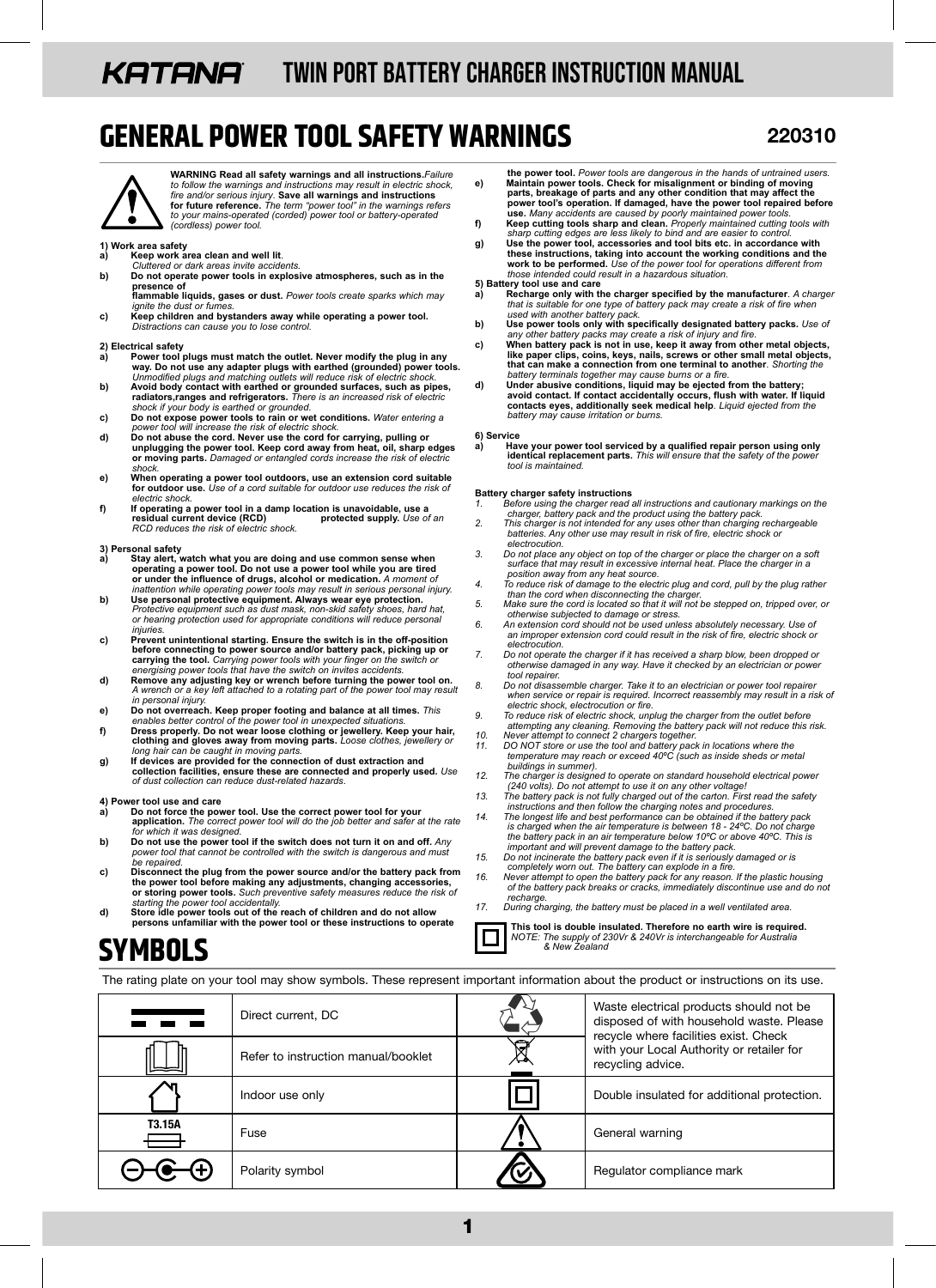# **KNOW YOUR PRODUCT**

**220310**



# **SPECIFICATIONS**

| Voltage               | 220-240V~ 50Hz 0.8A  |
|-----------------------|----------------------|
| <b>Output Voltage</b> | 21.4V 2.4A x2<br>--- |
| 2Ah Charge Time       | 60 mins (Approx)     |
| 4Ah Charge Time       | 120 mins (Approx)    |
|                       |                      |

**WARNING:** EXPLOSIVE GASES. PREVENT FLAMES AND SPARKS. PROVIDE ADEQUATE VENTILATION DURING CHARGING. **CAUTION:** THE CHARGER SHOULD BE PROTECTED BY RESIDUAL CURRENT DEVICE (RATED AT 30mA OR LESS)

# **HOW TO INSERT BATTERY ON CHARGER**







**1. ALIGN BATTERY RIBS WITH CHARGER 2. SLOWLY SLIDE INTO CHARGER 3. STOP WHEN YOU HEAR THE LATCH CLICK**

**TO REMOVE BATTERY:** Press & hold button on battery & follow steps in reverse.